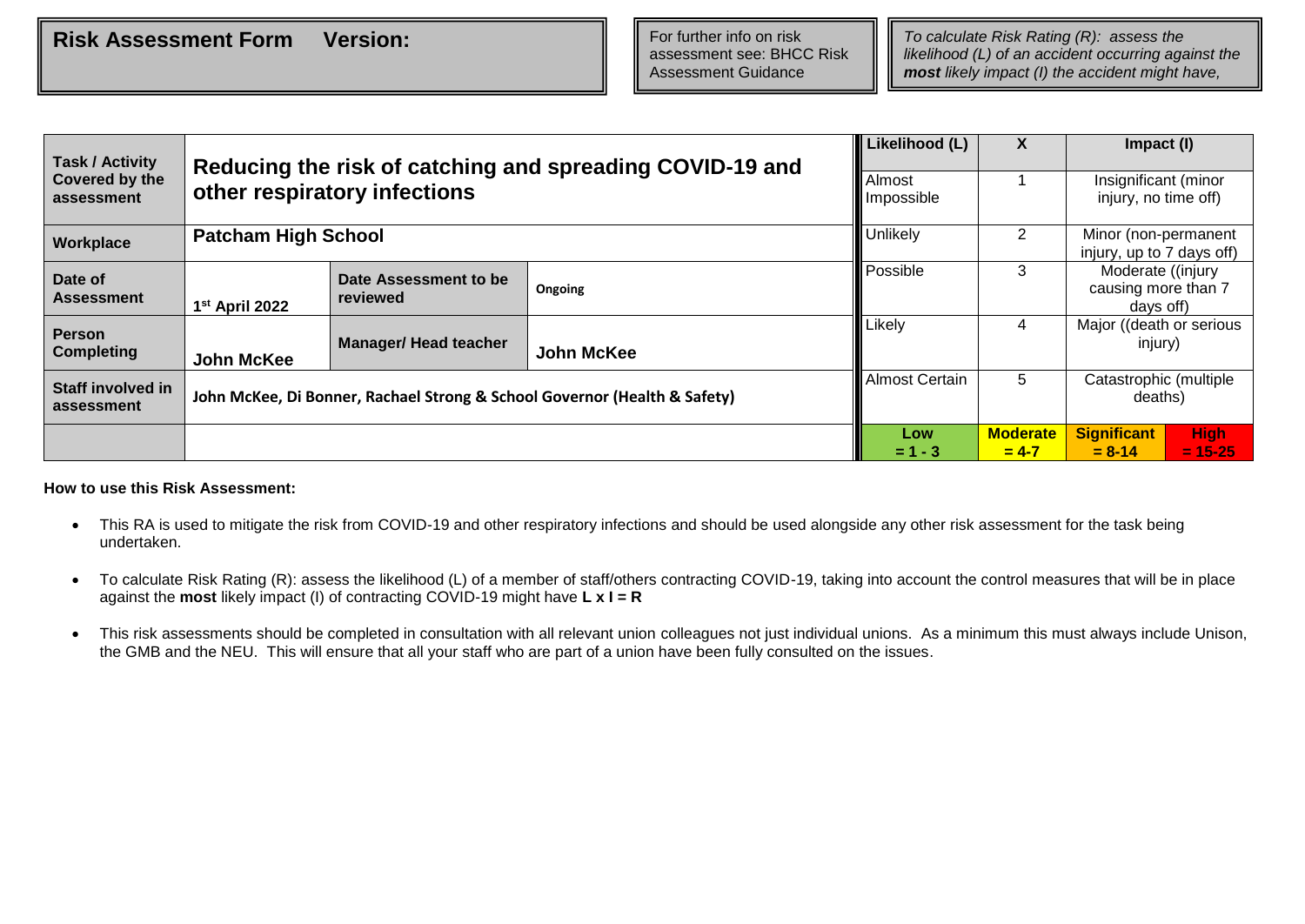| What are the<br>significant, |                                                                                                                | Who is                                                   | <b>Current control measures</b>                                                                                                                                                                                                                                                                                                                                                                                                                                                                                                                                                                                                                                                                                                                                                                                                                                                                                                                                                                                                                                                                                                                                                                                                                                                                                                               |                | <b>Risk Rating</b> |                | What additional controls can be                                                                                                                                                                                  |              | <b>Revised</b><br><b>Risk Rating</b> |              | <b>Sign</b><br>as |  |
|------------------------------|----------------------------------------------------------------------------------------------------------------|----------------------------------------------------------|-----------------------------------------------------------------------------------------------------------------------------------------------------------------------------------------------------------------------------------------------------------------------------------------------------------------------------------------------------------------------------------------------------------------------------------------------------------------------------------------------------------------------------------------------------------------------------------------------------------------------------------------------------------------------------------------------------------------------------------------------------------------------------------------------------------------------------------------------------------------------------------------------------------------------------------------------------------------------------------------------------------------------------------------------------------------------------------------------------------------------------------------------------------------------------------------------------------------------------------------------------------------------------------------------------------------------------------------------|----------------|--------------------|----------------|------------------------------------------------------------------------------------------------------------------------------------------------------------------------------------------------------------------|--------------|--------------------------------------|--------------|-------------------|--|
|                              | foreseeable, hazards?<br>(the dangers that can<br>cause harm)                                                  | at Risk?                                                 | (What is already in place/done)                                                                                                                                                                                                                                                                                                                                                                                                                                                                                                                                                                                                                                                                                                                                                                                                                                                                                                                                                                                                                                                                                                                                                                                                                                                                                                               |                |                    | $\overline{R}$ | put in place to reduce the risk<br>further?                                                                                                                                                                      | L            |                                      | $\mathsf{R}$ | done              |  |
|                              | <b>School Site</b><br>Site not prepared<br>for pupils/staff                                                    | Pupils/<br>staff                                         | Risk assessment(s) regularly reviewed in-line with<br>PH/Government/DfE advice. Shared with staff, Governors<br>and safety representatives.<br>Usual building checks to ensure school safe and extra<br>$\bullet$<br>considerations (e.g. Legionella water checks, working hot<br>water/heating systems, operating doors/windows, alarms)<br>etc.<br>School cleaned in line with Cleaning in non-healthcare<br>$\bullet$<br>settings<br>Bins in classrooms/other locations.<br>$\bullet$<br>Soap and hot water and hand drying facilities - paper towels<br>and/or (electrical hand-dryers in toilets) and classrooms.<br>Sanitising wipes for cleaning of equipment.<br>$\bullet$<br>Hand sanitiser available in appropriate locations.<br>$\bullet$<br>Ensure good ventilation throughout by opening<br>$\bullet$<br>windows/doors etc<br>Individual & frequently used equipment (ideally) not shared<br>$\bullet$<br>and/or cleaned regularly.<br>Review on-site signage to reflect current guidance/Covid<br>$\bullet$<br>arrangements.<br>Review and share Covid-19 and essential induction<br>$\bullet$<br>information with all staff, pupils, visitors (including<br>contractors, peripatetic/supply staff, parents & carers).<br>Small stock of LFD test kits held on site onsite (for<br>$\bullet$<br>distribution/use) if required. | $\overline{2}$ | 3                  | 6              | Additional daytime cleaning staff                                                                                                                                                                                | $\mathbf{2}$ | 3                                    | 6            | W                 |  |
| $\overline{2}$               | Communication<br>SLT/staff not up<br>to date with<br>PHE/Government<br>/DfE & LA/PH<br>team<br>advice/guidance | All Staff/<br>Pupils/<br>Parents/<br>Outside<br>Agencies | SLT to read, review and share UKHSA/DfE/Government<br>information and advice from LA/PH team ensuring all<br>staff/governors/parents/carers are kept up to date, including:<br><b>Emails from Education &amp; Skills</b><br>Links to Gov.uk information<br>$\sim$<br><b>BEEM</b><br>Heads PA / designated staff member to check LA website daily<br>and notify SLT.<br>Outbreak Management Plan/Contingency Framework<br>guidance regularly updated and shared with all staff following<br>updated guidance from UKHSA/DfE/Government and LA.                                                                                                                                                                                                                                                                                                                                                                                                                                                                                                                                                                                                                                                                                                                                                                                                 | $\overline{2}$ | 3                  | 6              | Risk assessment shared with all<br>staff and updated as an when<br>advice is received from the LA.<br>Risk assessment shared with<br>Governors.<br>Risk assessment and protocols<br>published on school website. | $\mathbf{2}$ | 3                                    | 6            |                   |  |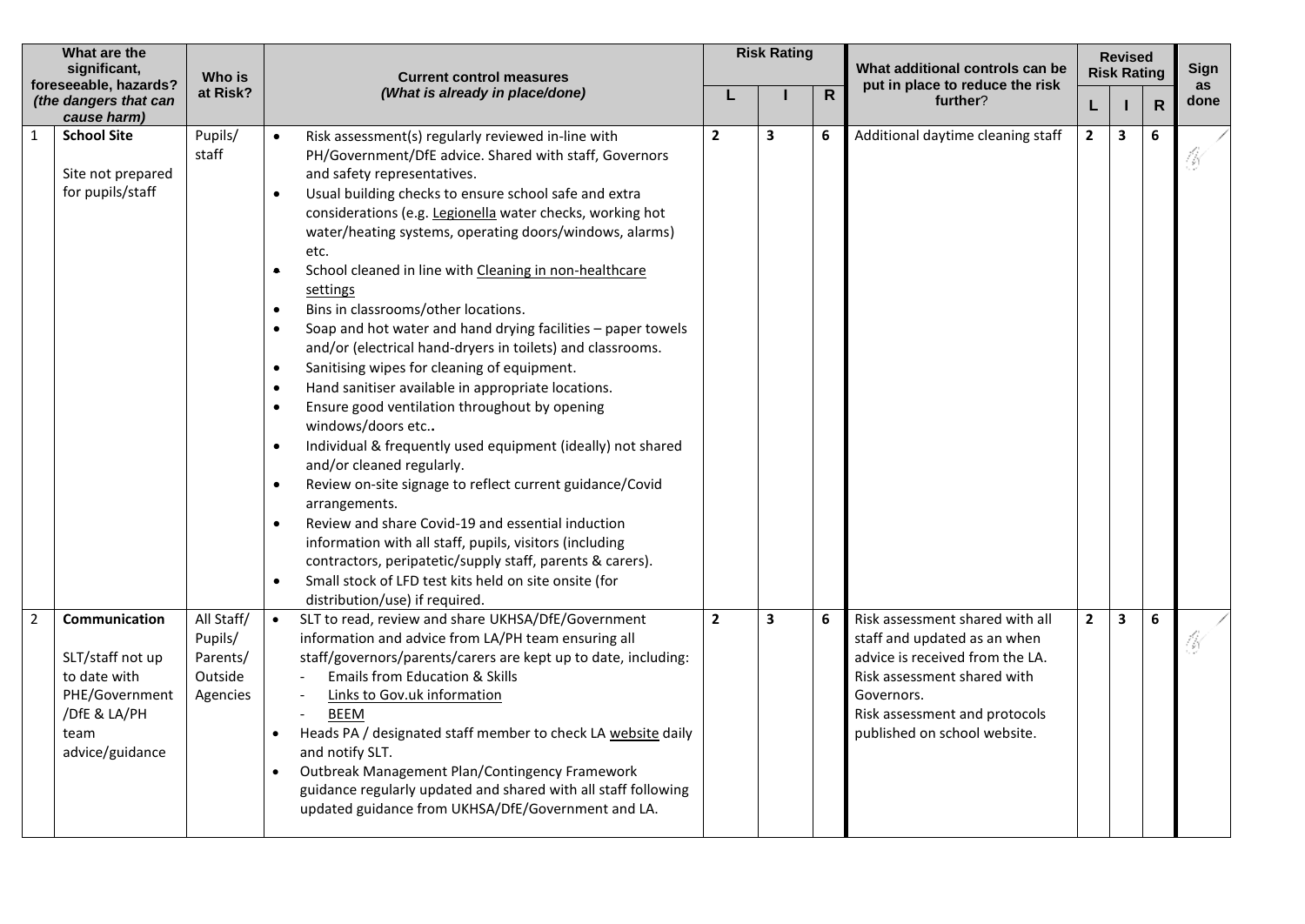| Lack of adequate<br>ventilation and/or<br>impact of<br>ventilation on<br>indoor<br>temperatures |  |
|-------------------------------------------------------------------------------------------------|--|
|-------------------------------------------------------------------------------------------------|--|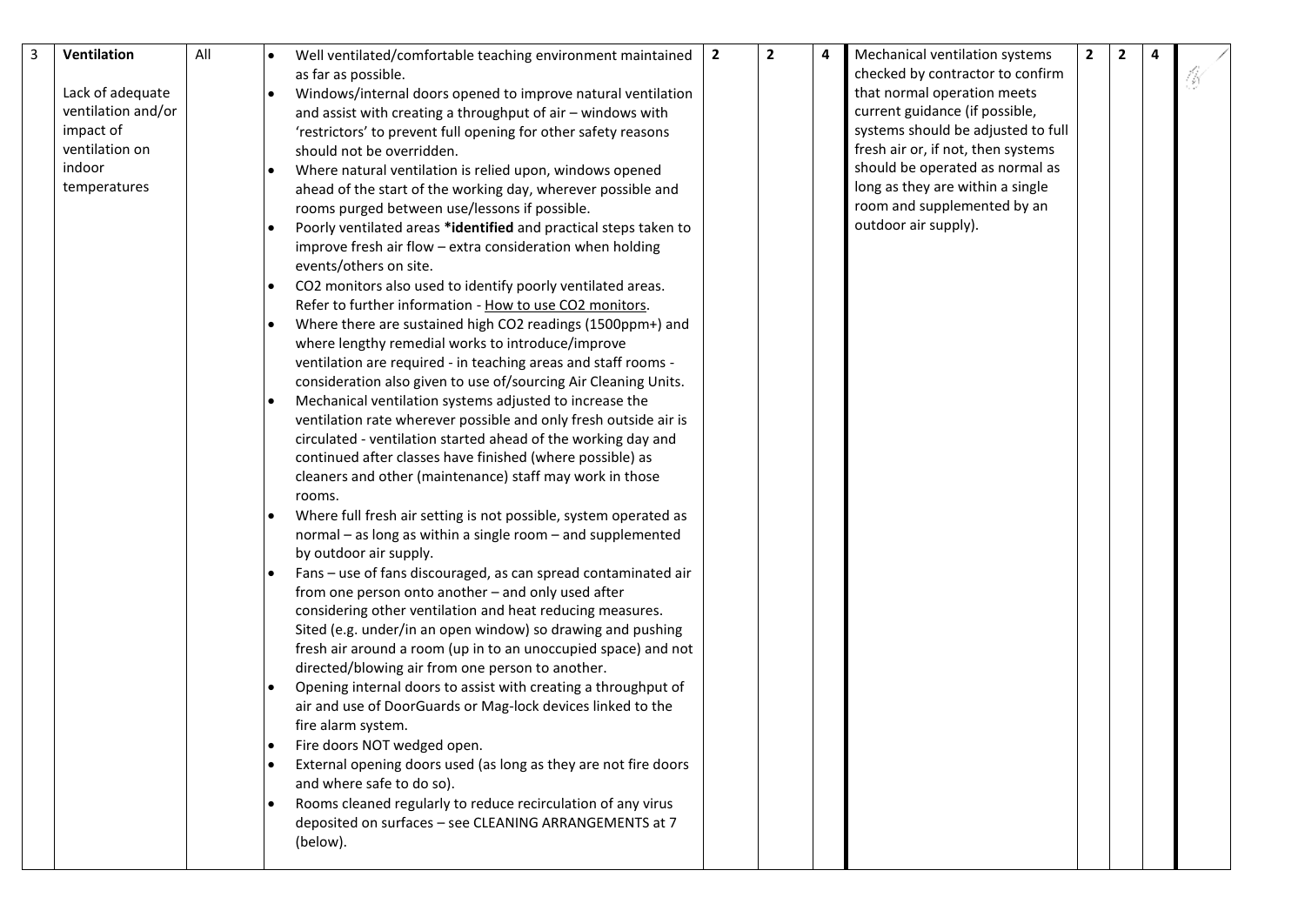| 4 | People previously       | Previously | Advised to follow medical advice and latest government         | $\mathbf{2}$ | 3 | 6 | $\mathbf{2}$ | 3 | 6 |    |
|---|-------------------------|------------|----------------------------------------------------------------|--------------|---|---|--------------|---|---|----|
|   | identified as           | CEV staff  | guidance for People previously considered CEV                  |              |   |   |              |   |   | Ñ, |
|   | <b>Clinically</b>       | & pupils   | Pregnant women are advised to follow latest Government         |              |   |   |              |   |   |    |
|   | <b>Extremely</b>        |            | guidance for pregnant employees and guidance from the          |              |   |   |              |   |   |    |
|   | <b>Vulnerable (Pre-</b> |            | Royal College of Gynaecologists. [A 'New and Expectant         |              |   |   |              |   |   |    |
|   | CEV) and others         |            | Mothers & Birthing Parents' risk assessment and 'COVID-19      |              |   |   |              |   |   |    |
|   | considered at           |            | Individual risk assessment' should also be in place].          |              |   |   |              |   |   |    |
|   | higher risk of          |            | Pre-CEV & others at higher risk attend work subject to agreed  |              |   |   |              |   |   |    |
|   | serious illness         |            | Individual Risk Assessment (RA) in place/reviewed - see also   |              |   |   |              |   |   |    |
|   | from COVID-19           |            | (HSE) guidance on protecting vulnerable workers, including     |              |   |   |              |   |   |    |
|   |                         |            | advice for employers and employees on how to talk about        |              |   |   |              |   |   |    |
|   | <b>Exposure to</b>      |            | reducing risks in the workplace                                |              |   |   |              |   |   |    |
|   | Covid-19                |            | People previously CEV/at higher risk continue to consider      |              |   |   |              |   |   |    |
|   |                         |            | additional precautions they can take.                          |              |   |   |              |   |   |    |
|   |                         |            | School support/encourage vaccine take up and enable all staff  |              |   |   |              |   |   |    |
|   |                         |            | who are eligible for a vaccination to attend booked vaccine    |              |   |   |              |   |   |    |
|   |                         |            | appointments, where possible.                                  |              |   |   |              |   |   |    |
|   |                         |            | All previously CEV children and young people attend school     |              |   |   |              |   |   |    |
|   |                         |            | unless they are under paediatric or other specialist care and  |              |   |   |              |   |   |    |
|   |                         |            | have been advised by their GP or clinician not to attend - see |              |   |   |              |   |   |    |
|   |                         |            | also Supporting pupils with medical conditions.                |              |   |   |              |   |   |    |
|   |                         |            | Some people with characteristics who may be at                 |              |   |   |              |   |   |    |
|   |                         |            | comparatively increased risk from COVID-19 can attend          |              |   |   |              |   |   |    |
|   |                         |            | school, subject to Individual RA.                              |              |   |   |              |   |   |    |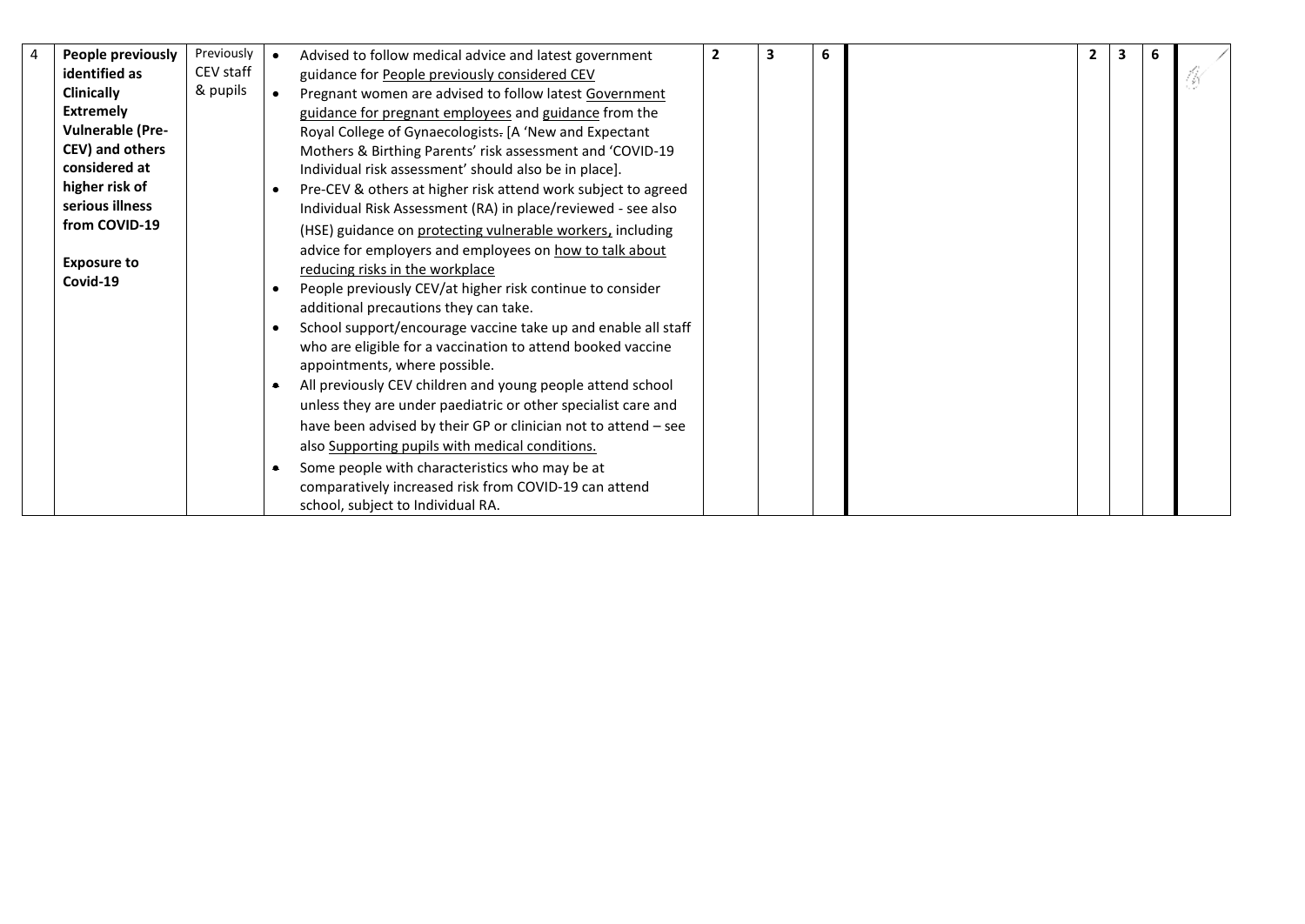| $5\phantom{.0}$ | <b>Local Outbreak</b> | Pupils/  |           | Aware of and follow the Contingency Framework and the            | $\overline{2}$ | 3 | 6 | $\overline{2}$ | $\overline{\mathbf{3}}$ | 6 |  |
|-----------------|-----------------------|----------|-----------|------------------------------------------------------------------|----------------|---|---|----------------|-------------------------|---|--|
|                 |                       | Staff/   |           | thresholds used as an indication for when to seek public         |                |   |   |                |                         |   |  |
|                 |                       | Parents/ |           | health advice if concerned. For most education and childcare     |                |   |   |                |                         |   |  |
|                 |                       | Carers   |           | settings, these include:                                         |                |   |   |                |                         |   |  |
|                 |                       | etc.     |           | A higher than previously experienced and/or rapidly              |                |   |   |                |                         |   |  |
|                 |                       |          |           | increasing number of staff or student absences due to COVID-     |                |   |   |                |                         |   |  |
|                 |                       |          |           | 19 infection                                                     |                |   |   |                |                         |   |  |
|                 |                       |          |           | Evidence of severe disease due to COVID-19, for example if a     |                |   |   |                |                         |   |  |
|                 |                       |          |           | pupil, student, child or staff member is admitted to hospital    |                |   |   |                |                         |   |  |
|                 |                       |          |           | due to COVID-19                                                  |                |   |   |                |                         |   |  |
|                 |                       |          |           | A cluster of cases where there are concerns about the health     |                |   |   |                |                         |   |  |
|                 |                       |          |           | needs of vulnerable staff or students within the affected        |                |   |   |                |                         |   |  |
|                 |                       |          |           | group.                                                           |                |   |   |                |                         |   |  |
|                 |                       |          |           | For special schools, alternative provision, SEND/AP units        |                |   |   |                |                         |   |  |
|                 |                       |          |           | within schools and colleges, open and secure children's homes    |                |   |   |                |                         |   |  |
|                 |                       |          |           | and settings that operate with 20 or fewer children, pupils,     |                |   |   |                |                         |   |  |
|                 |                       |          |           | students and staff at any one time: 2 children, pupils, students |                |   |   |                |                         |   |  |
|                 |                       |          |           | and staff, who are likely to have mixed closely, test positive   |                |   |   |                |                         |   |  |
|                 |                       |          |           | for COVID-19 within a 10-day period and/or there are             |                |   |   |                |                         |   |  |
|                 |                       |          |           | concerns about the health needs of vulnerable individuals        |                |   |   |                |                         |   |  |
|                 |                       |          |           | within the affected group.                                       |                |   |   |                |                         |   |  |
|                 |                       |          |           | Settings can seek advice and support from BHCC Education &       |                |   |   |                |                         |   |  |
|                 |                       |          |           | Skills and Public Health Teams.                                  |                |   |   |                |                         |   |  |
|                 |                       |          | ٠         | Operational advice also available by phoning the DfE helpline    |                |   |   |                |                         |   |  |
|                 |                       |          |           | (0800 046 8687, option 1).                                       |                |   |   |                |                         |   |  |
|                 |                       |          | $\bullet$ | Follow any additional local measures/restrictions put in place   |                |   |   |                |                         |   |  |
|                 |                       |          |           | by the local authority (BHCC), Director of Public Health and/or  |                |   |   |                |                         |   |  |
|                 |                       |          |           | local Health Protection Team (as part of their local outbreak    |                |   |   |                |                         |   |  |
|                 |                       |          |           | management responsibilities). Please also see 'Measures that     |                |   |   |                |                         |   |  |
|                 |                       |          |           | settings should plan for' on Page 14 of the Contingency          |                |   |   |                |                         |   |  |
|                 |                       |          |           | Framework.                                                       |                |   |   |                |                         |   |  |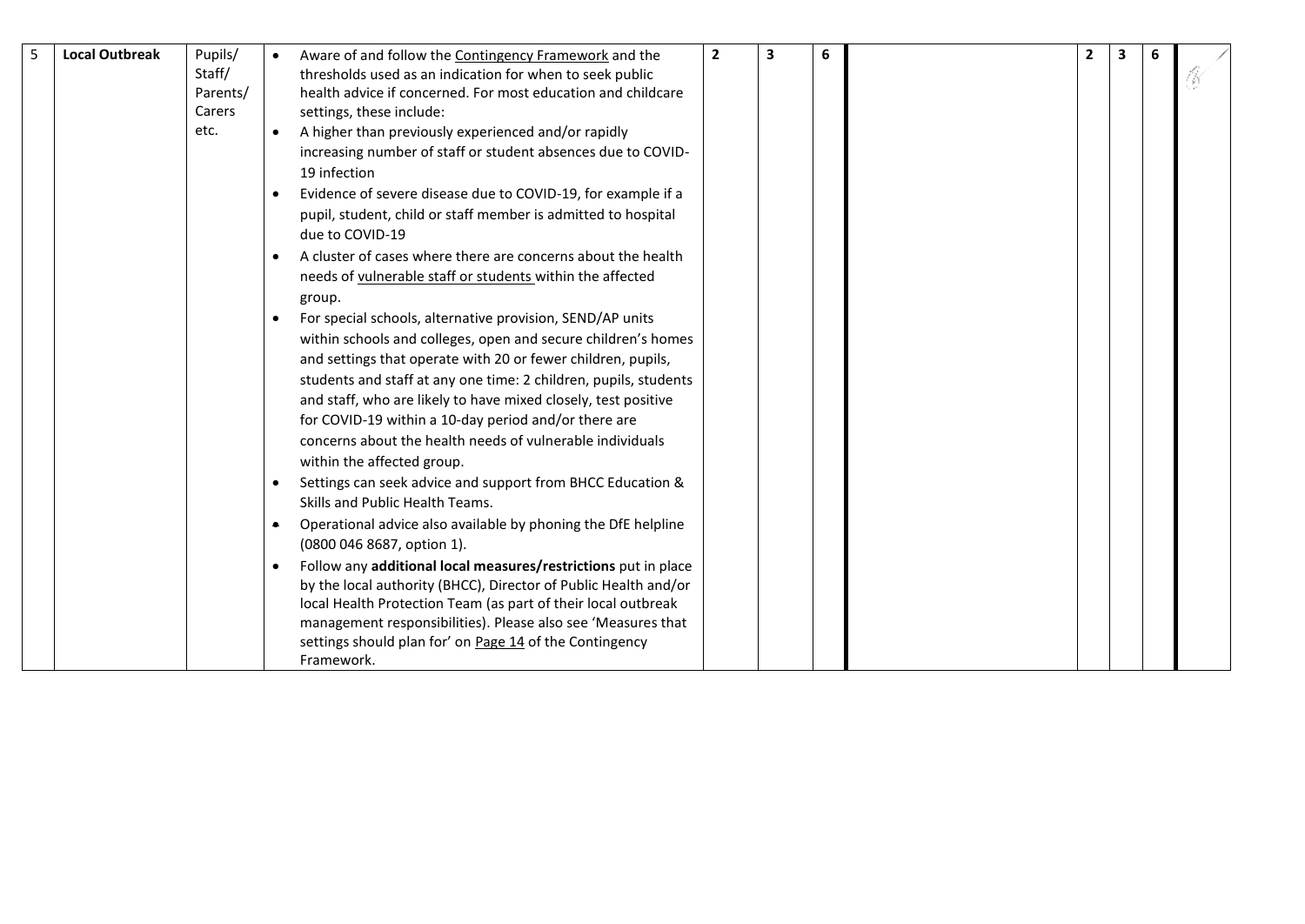| 6 | Inadequate<br>health and | Staff/<br>children/ | Induction/updates for all members of the school community<br>(pupils/staff/peripatetic teachers/others) to explain the latest                                                                                                                                                                                                                                                                                                                                                                                                                                                                                                                                                                                                                                                                                                                                                                                                                                                                                                                                                                                                                                                                                                                                                                                                                                                                                                                         | $\overline{2}$ | $\overline{2}$ | 4 | $\overline{2}$ | $\overline{2}$ |  |  |
|---|--------------------------|---------------------|-------------------------------------------------------------------------------------------------------------------------------------------------------------------------------------------------------------------------------------------------------------------------------------------------------------------------------------------------------------------------------------------------------------------------------------------------------------------------------------------------------------------------------------------------------------------------------------------------------------------------------------------------------------------------------------------------------------------------------------------------------------------------------------------------------------------------------------------------------------------------------------------------------------------------------------------------------------------------------------------------------------------------------------------------------------------------------------------------------------------------------------------------------------------------------------------------------------------------------------------------------------------------------------------------------------------------------------------------------------------------------------------------------------------------------------------------------|----------------|----------------|---|----------------|----------------|--|--|
|   | hygiene                  | visitors            | school/site COVID-19 RA, required controls and safety                                                                                                                                                                                                                                                                                                                                                                                                                                                                                                                                                                                                                                                                                                                                                                                                                                                                                                                                                                                                                                                                                                                                                                                                                                                                                                                                                                                                 |                |                |   |                |                |  |  |
|   | arrangements             | etc.                | arrangements.                                                                                                                                                                                                                                                                                                                                                                                                                                                                                                                                                                                                                                                                                                                                                                                                                                                                                                                                                                                                                                                                                                                                                                                                                                                                                                                                                                                                                                         |                |                |   |                |                |  |  |
|   |                          |                     |                                                                                                                                                                                                                                                                                                                                                                                                                                                                                                                                                                                                                                                                                                                                                                                                                                                                                                                                                                                                                                                                                                                                                                                                                                                                                                                                                                                                                                                       |                |                |   |                |                |  |  |
|   |                          |                     | <b>CLEANING ARRANGEMENTS:</b>                                                                                                                                                                                                                                                                                                                                                                                                                                                                                                                                                                                                                                                                                                                                                                                                                                                                                                                                                                                                                                                                                                                                                                                                                                                                                                                                                                                                                         |                |                |   |                |                |  |  |
|   |                          |                     | Appropriate cleaning regime/schedule - including regular<br>$\bullet$<br>cleaning of areas & equipment (e.g. twice per day), with<br>particular focus on frequently touched surfaces. See UKHSA<br>guidance: Cleaning in non-healthcare settings [ADD DETAIL -<br>WHAT CLEANING AND WHERE, WHO WILL CLEAN,<br><b>FREQUENCY ETC.]</b><br>Follow Principles of cleaning after an individual with COVID-19<br>$\bullet$<br>symptoms, or a confirmed case, has left the setting or area. In<br>situations where someone has symptoms of COVID-19, it is<br>advised that you store personal waste for 72 hours as an<br>additional precaution.<br>Cleaners to wear disposable gloves and aprons and if an area<br>has been heavily contaminated such as with visible bodily<br>fluids from a person with COVID-19, use protection for the<br>eyes, mouth and nose, as well as wearing gloves and an apron.<br>Review the use of soft furnishings, soft toys and toys that are<br>$\bullet$<br>hard to clean (such as those with intricate parts).<br>Encourage staff and pupils to feedback any concerns/issues<br>$\bullet$<br>regarding hygiene measures in place.<br>Hygienic wipes or cleaning supplies available in each<br>$\bullet$<br>classroom/office and stored securely out of reach.<br>Premises staff/Nviro/other [state who] ensure that<br>appropriate cleaning resources/protective clothing is<br>provided/replenished/worn, as required. |                |                |   |                |                |  |  |
|   |                          |                     |                                                                                                                                                                                                                                                                                                                                                                                                                                                                                                                                                                                                                                                                                                                                                                                                                                                                                                                                                                                                                                                                                                                                                                                                                                                                                                                                                                                                                                                       |                |                |   |                |                |  |  |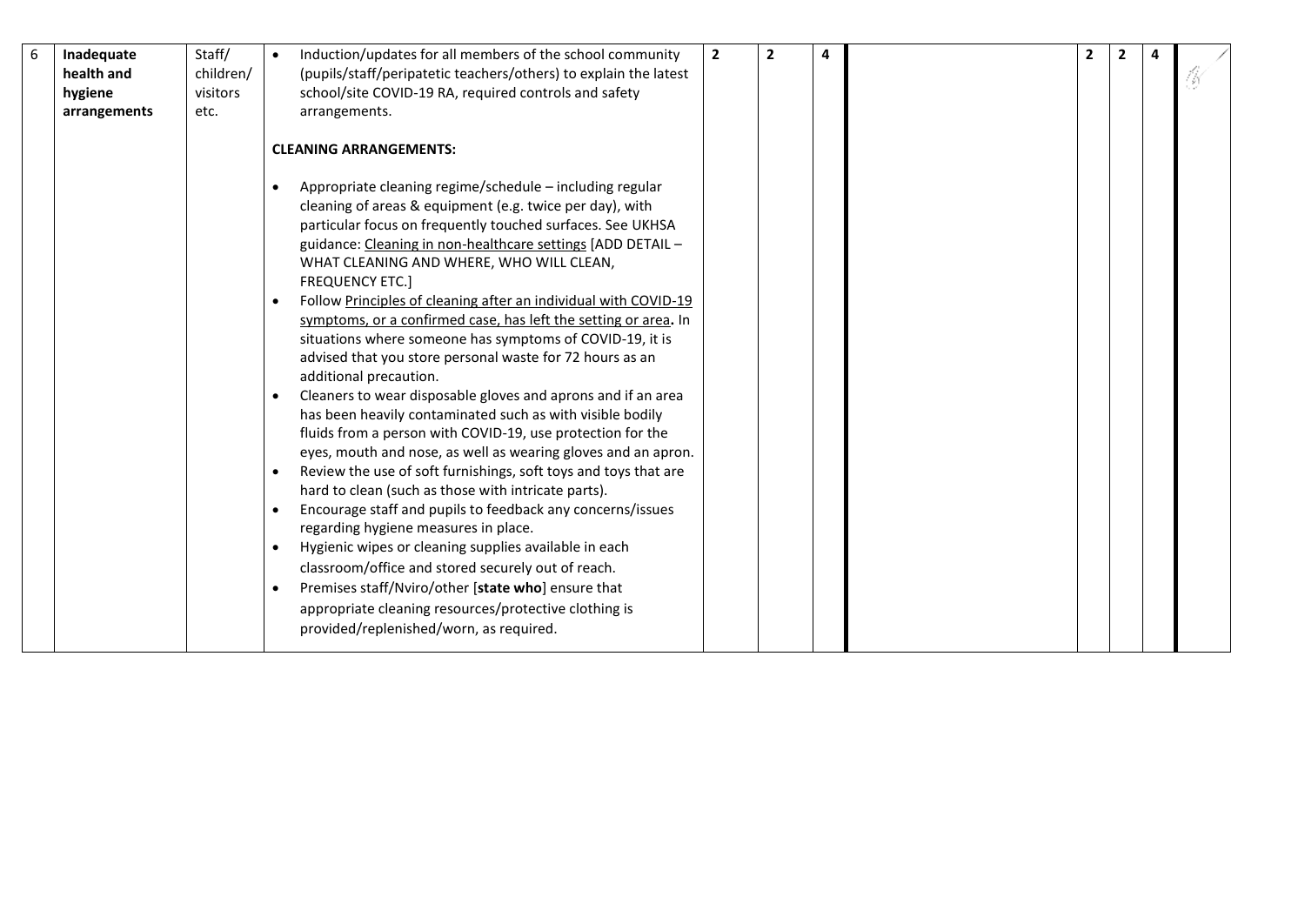| $\overline{7}$ | Inadequate  | <b>HAND HYGIENE</b>                                                                             | $\overline{2}$ | $\overline{2}$ | 4 | Note: Supervision of hand                              | $\overline{2}$ | $\overline{2}$ |    |
|----------------|-------------|-------------------------------------------------------------------------------------------------|----------------|----------------|---|--------------------------------------------------------|----------------|----------------|----|
|                | health and  |                                                                                                 |                |                |   | sanitiser use given risks                              |                |                | Ñ, |
|                | hygiene     | Anyone entering the building should sanitise/wash their<br>$\bullet$                            |                |                |   | around ingestion. Small                                |                |                |    |
|                | (continued) | hands.                                                                                          |                |                |   | children and pupils with                               |                |                |    |
|                |             | Clear instructions for visitors on where to wash/availability of<br>$\bullet$                   |                |                |   | complex needs should                                   |                |                |    |
|                |             | hand sanitiser and dedicated toilet facilities.                                                 |                |                |   | continue to be helped to                               |                |                |    |
|                |             | Hand washing facilities and hand sanitiser available in<br>$\bullet$                            |                |                |   | clean their hands properly.                            |                |                |    |
|                |             | appropriate locations and products stored securely.                                             |                |                |   | Skin friendly skin cleaning<br>wipes can be used as an |                |                |    |
|                |             | Frequent and thorough hand cleaning routines now regular<br>$\bullet$                           |                |                |   | alternative.                                           |                |                |    |
|                |             | practice and continual reminders for all to wash/sanitise                                       |                |                |   |                                                        |                |                |    |
|                |             | hands effectively - 20 seconds etc.                                                             |                |                |   |                                                        |                |                |    |
|                |             | Supervised use of hand sanitiser, where required.                                               |                |                |   |                                                        |                |                |    |
|                |             | Anyone handling food, treating a cut/wound etc. must wash<br>$\bullet$                          |                |                |   |                                                        |                |                |    |
|                |             | their hands before and afterwards.                                                              |                |                |   |                                                        |                |                |    |
|                |             | Remind children not to touch their eyes, nose and mouth with<br>$\bullet$                       |                |                |   |                                                        |                |                |    |
|                |             | unwashed hands.                                                                                 |                |                |   |                                                        |                |                |    |
|                |             | Posters displayed showing effective hand washing and good<br>$\bullet$                          |                |                |   |                                                        |                |                |    |
|                |             | hygiene advice etc.                                                                             |                |                |   |                                                        |                |                |    |
|                |             | <b>RESPIRATORY HYGIENE</b>                                                                      |                |                |   |                                                        |                |                |    |
|                |             | Good respiratory hygiene - "Catch it, Bin it, Kill it" approach.<br>$\bullet$                   |                |                |   |                                                        |                |                |    |
|                |             | Use of The e-Bug Covid-19 website for good hand/respiratory<br>$\bullet$                        |                |                |   |                                                        |                |                |    |
|                |             | hygiene resources.                                                                              |                |                |   |                                                        |                |                |    |
|                |             | Staff and children reminded to use tissues or cover their                                       |                |                |   |                                                        |                |                |    |
|                |             | mouth and nose with a bent elbow, when coughing or                                              |                |                |   |                                                        |                |                |    |
|                |             | sneezing - washing/sanitising hands afterwards.                                                 |                |                |   |                                                        |                |                |    |
|                |             | Tissues to be disposed of in lidded bins and emptied<br>$\bullet$<br>regularly/end of each day. |                |                |   |                                                        |                |                |    |
|                |             | Support for pupils who struggle to maintain good respiratory<br>$\bullet$                       |                |                |   |                                                        |                |                |    |
|                |             | hygiene (e.g. who spit uncontrollably or use saliva as a sensory                                |                |                |   |                                                        |                |                |    |
|                |             | stimulant) and the staff who work with them - reviewing                                         |                |                |   |                                                        |                |                |    |
|                |             | individual pupil RAs and any PPE requirements.                                                  |                |                |   |                                                        |                |                |    |
|                |             |                                                                                                 |                |                |   |                                                        |                |                |    |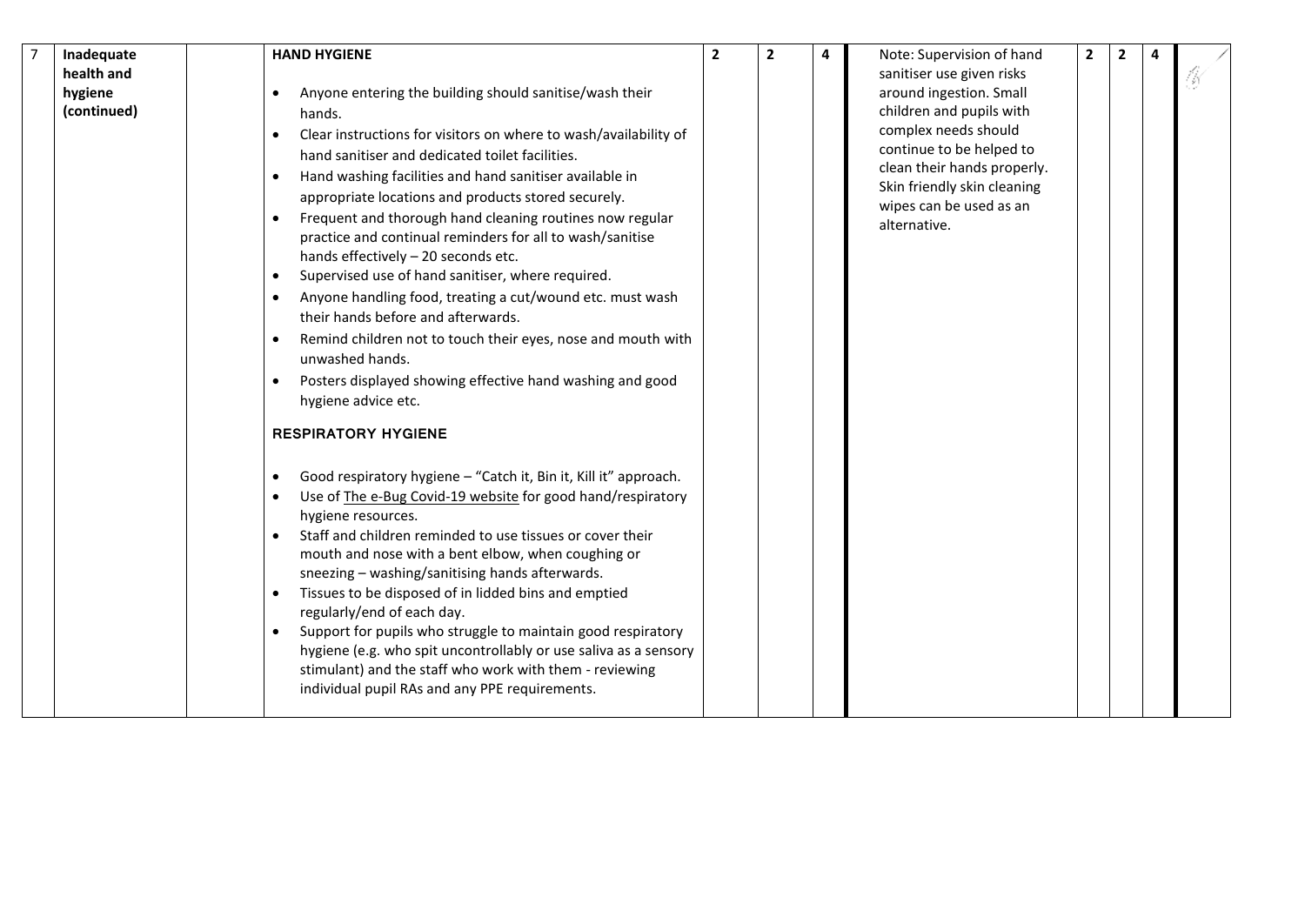| 8 | <b>Educational visits</b> | Staff/    |           | Full and thorough risk assessments undertaken in relation to                                         | $\overline{2}$ | $\overline{\mathbf{2}}$ | 4 |                                        | $\overline{2}$ | $\mathbf{2}$ | 4 |    |
|---|---------------------------|-----------|-----------|------------------------------------------------------------------------------------------------------|----------------|-------------------------|---|----------------------------------------|----------------|--------------|---|----|
|   | - transmission of         | children/ |           | all educational visits - day trips, residential, adventurous,                                        |                |                         |   | You are advised to ensure that all     |                |              |   | Ô, |
|   | the virus                 | providers |           | domestic and international - by EVC/Trip                                                             |                |                         |   | bookings have adequate financial       |                |              |   |    |
|   |                           | /parents/ |           | Leader/Headteacher.                                                                                  |                |                         |   | protection in place. You should        |                |              |   |    |
|   |                           | carers    |           | Risk assessments should reflect any public health advice or in-                                      |                |                         |   | speak to either your visit             |                |              |   |    |
|   |                           |           |           | country advice of the international destination.                                                     |                |                         |   | provider, commercial insurance         |                |              |   |    |
|   |                           |           |           | General guidance on educational visits is available and is                                           |                |                         |   | company, or the risk protection        |                |              |   |    |
|   |                           |           |           | supported by specialist advice from the Outdoor Education                                            |                |                         |   | arrangement (RPA) to assess the        |                |              |   |    |
|   |                           |           |           | Advisory Panel (OEAP), BHCC Outdoor Education Adviser and                                            |                |                         |   | protection available.                  |                |              |   |    |
|   |                           |           |           | <b>EVOLVE</b> (BHCC's notification and approval system for offsite                                   |                |                         |   | Independent advice on insurance        |                |              |   |    |
|   |                           |           |           | visits).                                                                                             |                |                         |   | cover and options can be sought        |                |              |   |    |
|   |                           |           |           | For international educational visits, you should refer to the                                        |                |                         |   | from the British Insurance             |                |              |   |    |
|   |                           |           |           | Foreign, Commonwealth and Development Office travel                                                  |                |                         |   | Brokers' Association (BIBA) or         |                |              |   |    |
|   |                           |           |           | advice and the guidance on international travel before                                               |                |                         |   | <b>Association of British Insurers</b> |                |              |   |    |
|   |                           |           |           | booking and travelling to make sure that the school group                                            |                |                         |   | (ABI).                                 |                |              |   |    |
|   |                           |           |           | meet any entry and in country requirements especially in                                             |                |                         |   |                                        |                |              |   |    |
|   |                           |           |           | relation to vaccinations. More information can be found here                                         |                |                         |   |                                        |                |              |   |    |
|   |                           |           |           | and in the guidance on health and safety on educational visits.                                      |                |                         |   |                                        |                |              |   |    |
|   |                           |           |           | Reference to 'Managing Covid when going offsite' (model RA                                           |                |                         |   |                                        |                |              |   |    |
|   |                           |           |           | for local adaptation) on EVOLVE.                                                                     |                |                         |   |                                        |                |              |   |    |
|   |                           |           | $\bullet$ | Provider COVID arrangements verified (in addition to usual                                           |                |                         |   |                                        |                |              |   |    |
|   |                           |           |           | checks) as part of planning process.                                                                 |                |                         |   |                                        |                |              |   |    |
|   |                           |           | $\bullet$ | New bookings (domestic or international) checked for                                                 |                |                         |   |                                        |                |              |   |    |
|   |                           |           |           | adequate financial protection, given likely gap in Covid-19                                          |                |                         |   |                                        |                |              |   |    |
|   |                           |           |           | related cancellation insurance cover.                                                                |                |                         |   |                                        |                |              |   |    |
|   |                           |           |           | All children and staff travelling to England must adhere to                                          |                |                         |   |                                        |                |              |   |    |
|   |                           |           |           | government travel advice in travel to England from another                                           |                |                         |   |                                        |                |              |   |    |
|   |                           |           |           | country during coronavirus (COVID-19).<br>Government broader international travel policy checked and |                |                         |   |                                        |                |              |   |    |
|   |                           |           |           | monitored for any international trips (as subject to sudden                                          |                |                         |   |                                        |                |              |   |    |
|   |                           |           |           | change).                                                                                             |                |                         |   |                                        |                |              |   |    |
|   |                           |           | $\bullet$ | Contingency plans in place for any sudden change to travel                                           |                |                         |   |                                        |                |              |   |    |
|   |                           |           |           | regulations/quarantine requirements or individual becoming                                           |                |                         |   |                                        |                |              |   |    |
|   |                           |           |           | unwell/Covid-symptomatic, which may temporarily prevent                                              |                |                         |   |                                        |                |              |   |    |
|   |                           |           |           | their return to the UK.                                                                              |                |                         |   |                                        |                |              |   |    |
|   |                           |           |           | Communications protocol in place to update school,                                                   |                |                         |   |                                        |                |              |   |    |
|   |                           |           |           | parents/carers etc. of any unexpected changes to visit                                               |                |                         |   |                                        |                |              |   |    |
|   |                           |           |           | arrangements.                                                                                        |                |                         |   |                                        |                |              |   |    |
|   |                           |           |           |                                                                                                      |                |                         |   |                                        |                |              |   |    |